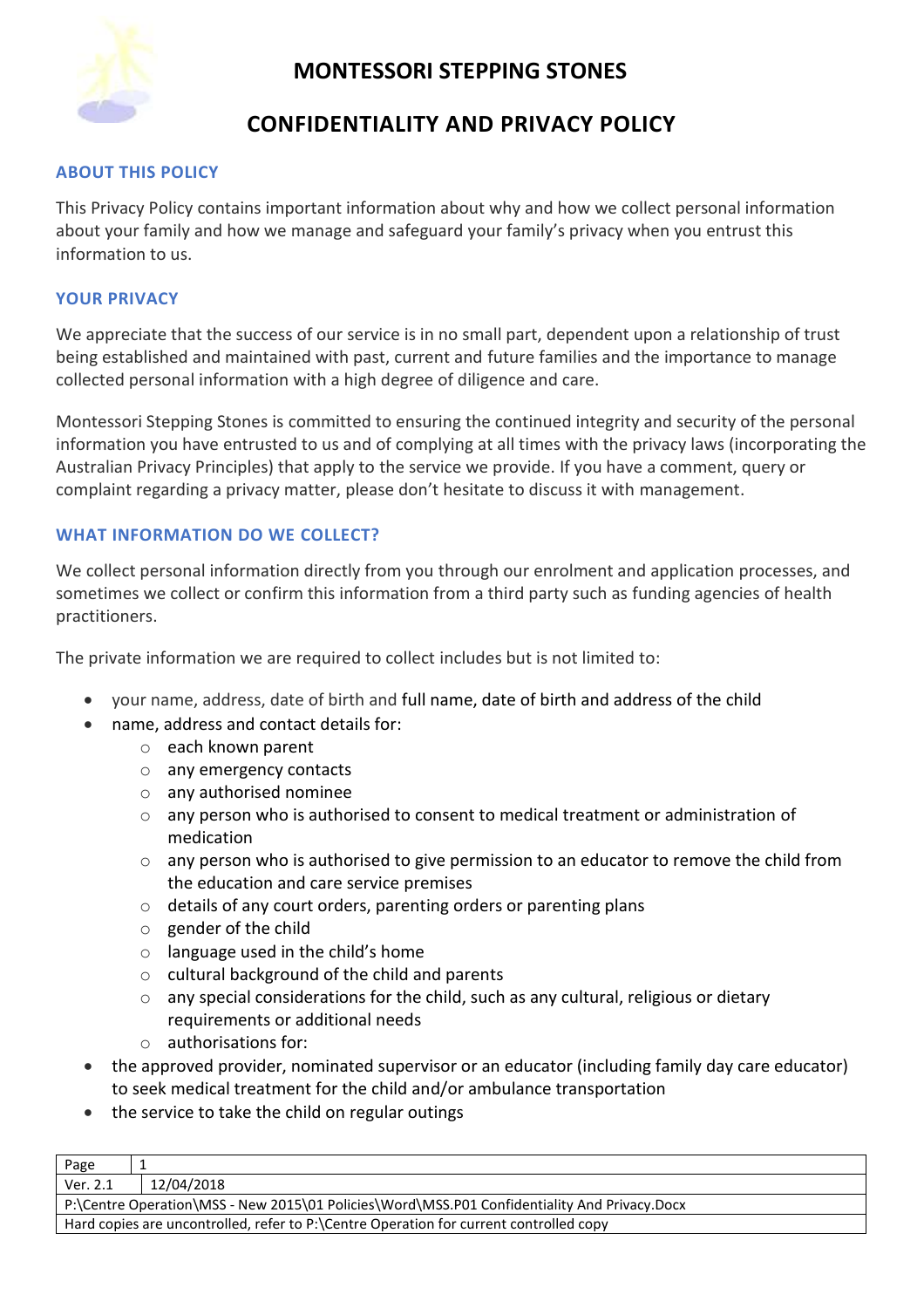

- name, address and telephone number of the child's registered medical practitioner or medical service
- child's Medicare number (if available)
- details of any specific healthcare needs of the child, including any medical condition, allergies or a diagnosis that the child is at risk of anaphylaxis
- any medical management plan, anaphylaxis management plan or risk minimisation plan for the child
- any dietary requirements of the child
- immunisation status of the child
- if the approved provider or staff member has sighted a health record for that child, a notation of that fact
- certificates of immunisation or exemption as required depending on the applicable state or territory jurisdiction.
- residential status and proof of identity

You need to also be aware that when you visit our website, apps or other web-based content and services ("Websites"), either we or our service provider may record information (such as your computer's IP address and top-level domain name, the type of browser you are using, the date, time and pages accessed) in relation to your visit.

### **USE AND DISCLOSURE**

We only collect personal information where it is reasonably necessary for one or more of our functions or activities, such as:

- the administering and management of early childhood education and care
- assessing your eligibility for funding support or other benefits.
- complying with any legal or regulatory obligations imposed on us
- performing our necessary business functions.

To do this, some of your private information will be shared with government agencies or funding organisations as required, in order to entitle you to access various support if any.

We may also disclose your personal information to organisations that carry out functions on our behalf. This may include for example education software or information technology service providers, professional advisers, regulators and government authorities. Our agreements with these entities ensure this information is only used to carry out functions on our behalf, and to use your private information for the purpose it was disclosed.

We may also disclose your personal information to an individual or an organisation (a 'third party') if:

- You direct us to do so;
- You consent to the third party obtaining the information from us; or
- You consent to the third party accessing the information on our systems, and/or do anything which enables the third party to obtain access.

| Page                                                                                         |            |
|----------------------------------------------------------------------------------------------|------------|
| Ver. 2.1                                                                                     | 12/04/2018 |
| P:\Centre Operation\MSS - New 2015\01 Policies\Word\MSS.P01 Confidentiality And Privacy.Docx |            |
| Hard copies are uncontrolled, refer to P:\Centre Operation for current controlled copy       |            |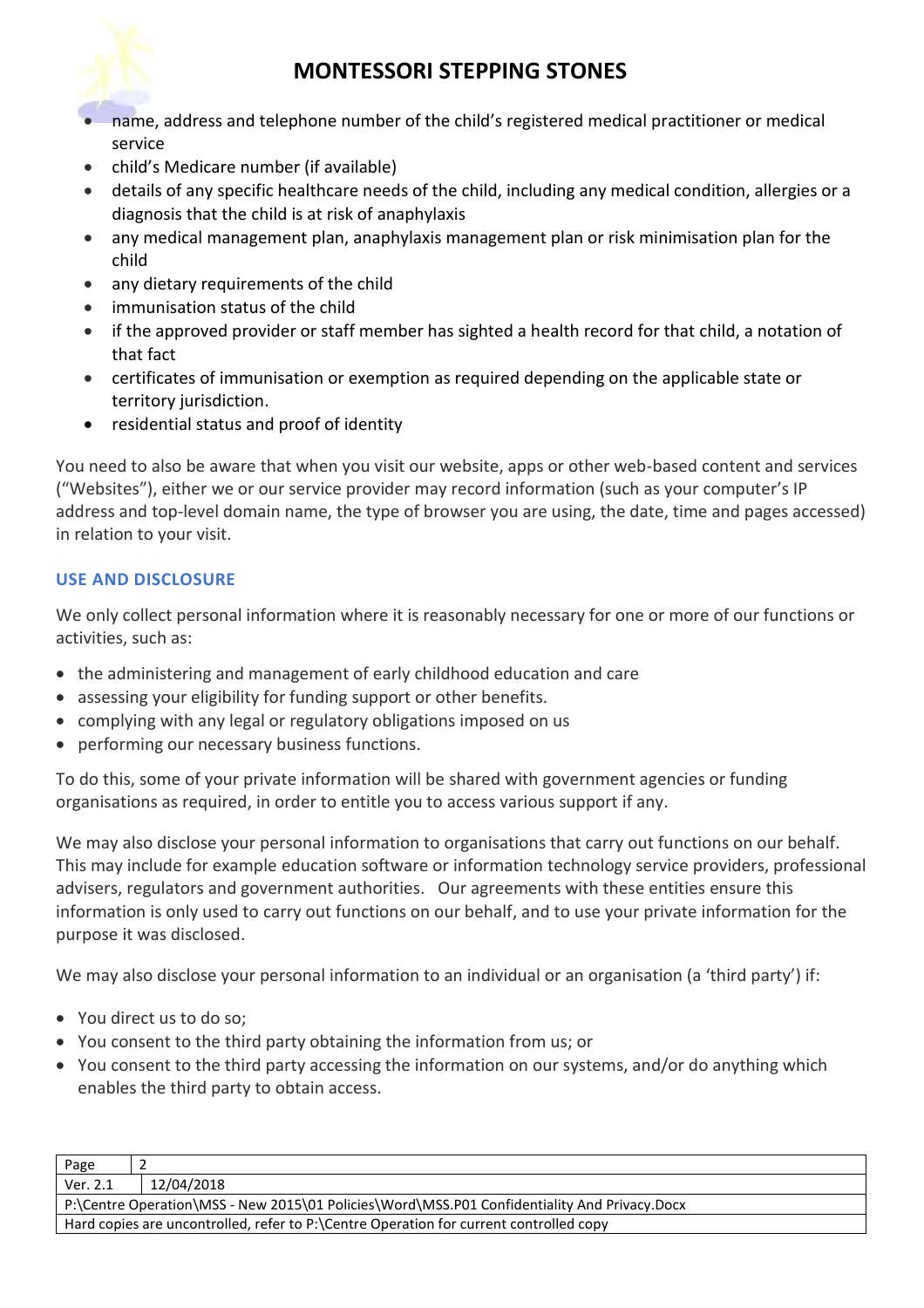

Your consent to a third party obtaining or accessing information may be implied from:

- Your use of any service or application which a third party provides to you, or makes available to you, which involves the third party obtaining or accessing personal information held by us or organisations like us; or
- You doing anything else which enables the third party to obtain access to the information.

#### **ANONYMITY**

There are limited circumstances where you may be able to deal with us anonymously or by using a pseudonym if you request to do so. Examples include where you are seeking only general information about our services or indicative pricing. In most cases it will not be possible for you to deal with us in this way, or to commence or complete an enrolment application due to the information and identifiers required by regulators and government agencies.

#### **ACCESS AND CORRECTION**

You may request access to your personal information that we hold at any time and request a correction of any errors in that information.

We will also take reasonable steps to amend or correct your personal information to keep it accurate and up-to-date.

Please contact us if you would like to access or request a correction of your personal information.

#### **STORAGE AND SECURITY OF YOUR PERSONAL INFORMATION**

We will take reasonable steps to keep the personal information that we hold about you secure to ensure that it is protected from loss, unauthorised access, use, modification or disclosure.

Your personal information is stored within secure systems that are protected in controlled facilities. Our employees and authorised agents are obliged to respect the confidentiality of any personal information held by us.

You can also help to keep the personal information that we hold about you secure by taking care before you authorise or otherwise assist any third party to obtain or gain access to that information.

#### **OUR WEBSITES AND THE USE OF COOKIES**

We use our best efforts to ensure that information received via our website remains secured within our systems. We are regularly reviewing developments in online security; however, users should be aware that there are inherent risks in transmitting information across the internet.

We use cookies on our website. Cookies can make using our websites easier by storing information about your preferences and enabling you to take full advantage of our services. Cookies are very small text files that a website can transfer to your computer's hard drive, or portable electronic device's memory for record keeping.

| Page                                                                                         |            |
|----------------------------------------------------------------------------------------------|------------|
| Ver. 2.1                                                                                     | 12/04/2018 |
| P:\Centre Operation\MSS - New 2015\01 Policies\Word\MSS.P01 Confidentiality And Privacy.Docx |            |
| Hard copies are uncontrolled, refer to P:\Centre Operation for current controlled copy       |            |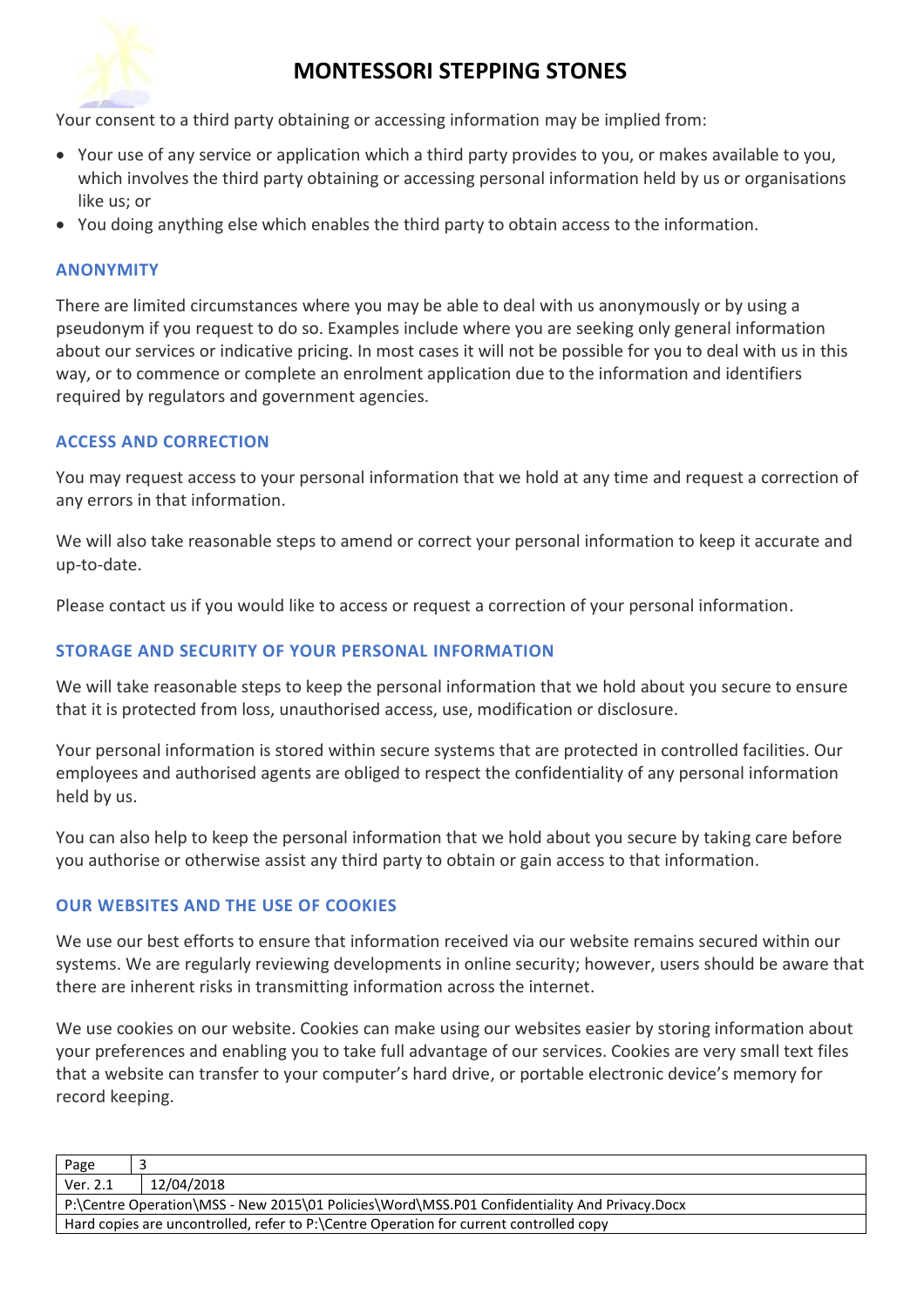

We may also use cookies so that we can determine which parts of our website is visited most often, or whether you visited our site from a banner advertisement for one of our products or services on another party's website, and other sites you may visit from our website.

Sometimes cookies are used by a third-party service provider with whom we have an agreement, to monitor the success of our marketing campaigns. The third-party service provider uses the cookies to collect information such as when you visited our site, your browser type and the server that your computer is logged in to.

The information is used in an aggregate form and generally no personal information is collected by the third-party service provider. Our agreements with these third parties ensure this information is only used to carry out functions on our behalf, and if any personal information is collected the confidentiality of that information is maintained.

We may also use cookies so that we can see which parts of our website you visit when you are accessing it. We may use this information for marketing products and services to you. We keep this information confidential and we do not disclose it to third parties.

Most internet web browsers are pre-set to accept cookies to enable full use of websites that employ them. However, if you do not wish to receive any cookies on an internet web browser you may configure your browser to reject them, or receive a warning when cookies are being used. In some instances, this may mean that you will not be able to use some, or all of the services provided on our websites. However, you may still be able to access information-only pages.

### **HOW WE MANAGE A DATA BREACH**

A data breach occurs when personal information is lost or subjected to unauthorised access, modification, use or disclosure or other misuse.

Data breaches can be caused or exacerbated by a variety of factors and give rise to a range of actual or potential harms to individuals, agencies and organisations.

In the event of any suspected data breach, the matter will be investigated to determine:

- The nature of the breach
- The number of people impacted
- The nature of the breach and extent to which an individual or group may be harmed by the breach
- Remedial action to minimise or prevent impact
- Review of systems to minimise the possibility of future similar breach

| Page                                                                                         |            |
|----------------------------------------------------------------------------------------------|------------|
| Ver. 2.1                                                                                     | 12/04/2018 |
| P:\Centre Operation\MSS - New 2015\01 Policies\Word\MSS.P01 Confidentiality And Privacy.Docx |            |
| Hard copies are uncontrolled, refer to P:\Centre Operation for current controlled copy       |            |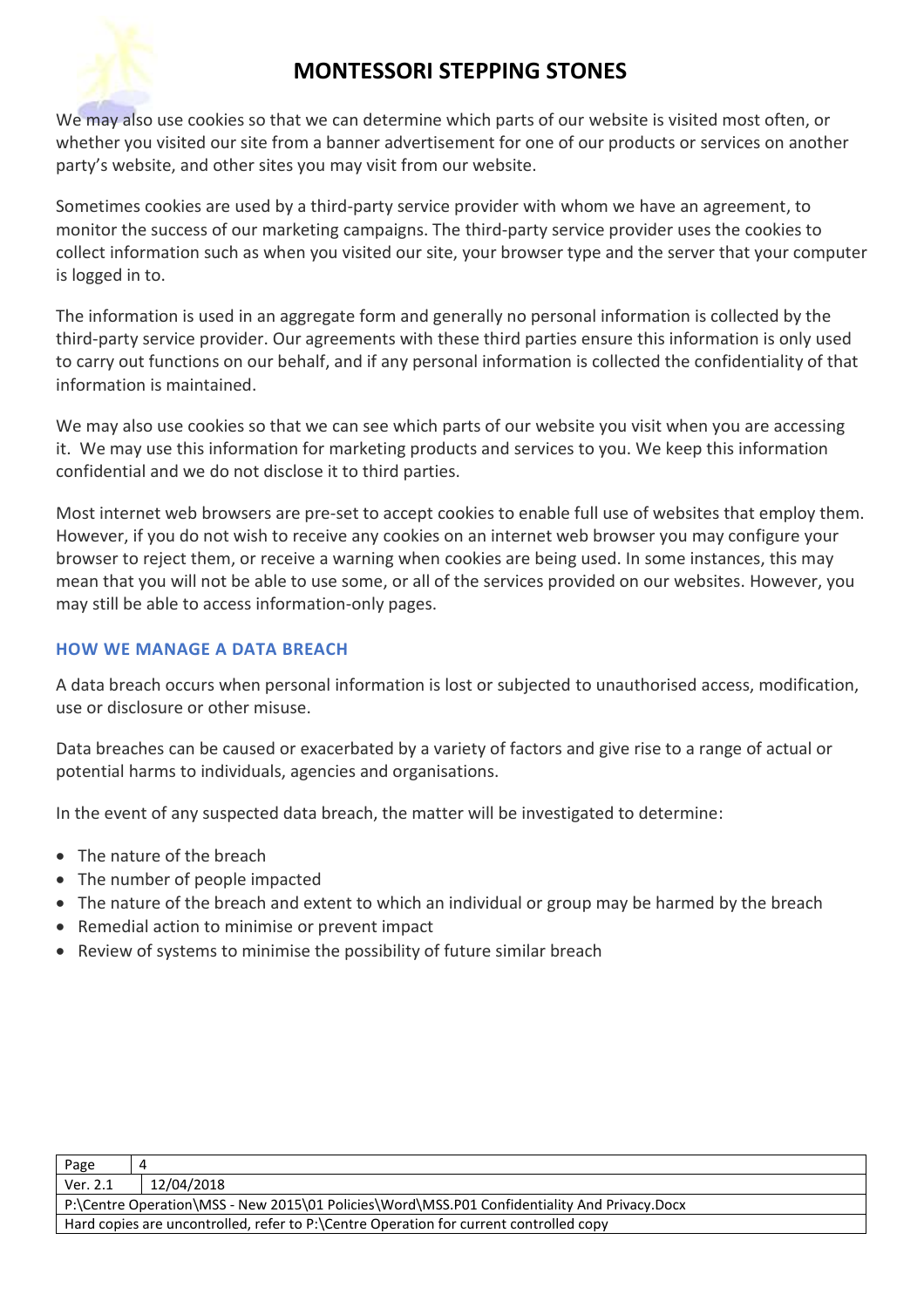

#### **DE-IDENTIFICATION AND DESTRUCTION OF RECORDS**

When your child/children leave our service, the following documents and records must be retained by law for the periods of time listed. At the conclusion of that period, the documents and record will be deidentified and destroyed.

| Type of record                                                                  | Timeframe                                      | Reference               |
|---------------------------------------------------------------------------------|------------------------------------------------|-------------------------|
| <b>Child Assessments</b>                                                        | Until 3 years after child's last<br>attendance | Regulation 74, 183      |
| Incident, injury, trauma and illness Until the child is 25 years old<br>records |                                                | Regulation 87, 183      |
| <b>Medication record</b>                                                        | Until 3 years after child's last<br>attendance | Regulation 92, 193      |
| Child's Attendance                                                              | Until 3 years after child's last<br>attendance | Regulation 158-159, 183 |
| Child enrolment                                                                 | Until 3 years after child's last<br>attendance | Regulation 160, 183     |
| Death of a child while being<br>educated and cared for by the<br>service        | Until 7 years after child's last<br>attendance | Regulation 12, 183      |
| Staff record                                                                    | Until 3 years after child's last<br>attendance | <b>Regulation 145</b>   |
| Record of access to early<br>childhood teacher                                  | Until 3 years after child's last<br>attendance | <b>Regulation 152</b>   |
| Record of educators working<br>directly with children                           | Until 3 years after child's last<br>attendance | <b>Regulation 151</b>   |
| Record of volunteers and students Until 3 years after child's last              | attendance                                     | Regulation 149          |

All other documents and records that are not listed above will be de-identified and destroyed within 30 days of your departure from the service.

#### **CHANGES TO THIS POLICY**

From time to time, it may be necessary for us to review this policy, and the information contained in this document. We will notify you of any changes by posting an updated version on our website and providing you with a revised copy of the document.

| Page                                                                                         |            |
|----------------------------------------------------------------------------------------------|------------|
| Ver. 2.1                                                                                     | 12/04/2018 |
| P:\Centre Operation\MSS - New 2015\01 Policies\Word\MSS.P01 Confidentiality And Privacy.Docx |            |
| Hard copies are uncontrolled, refer to P:\Centre Operation for current controlled copy       |            |